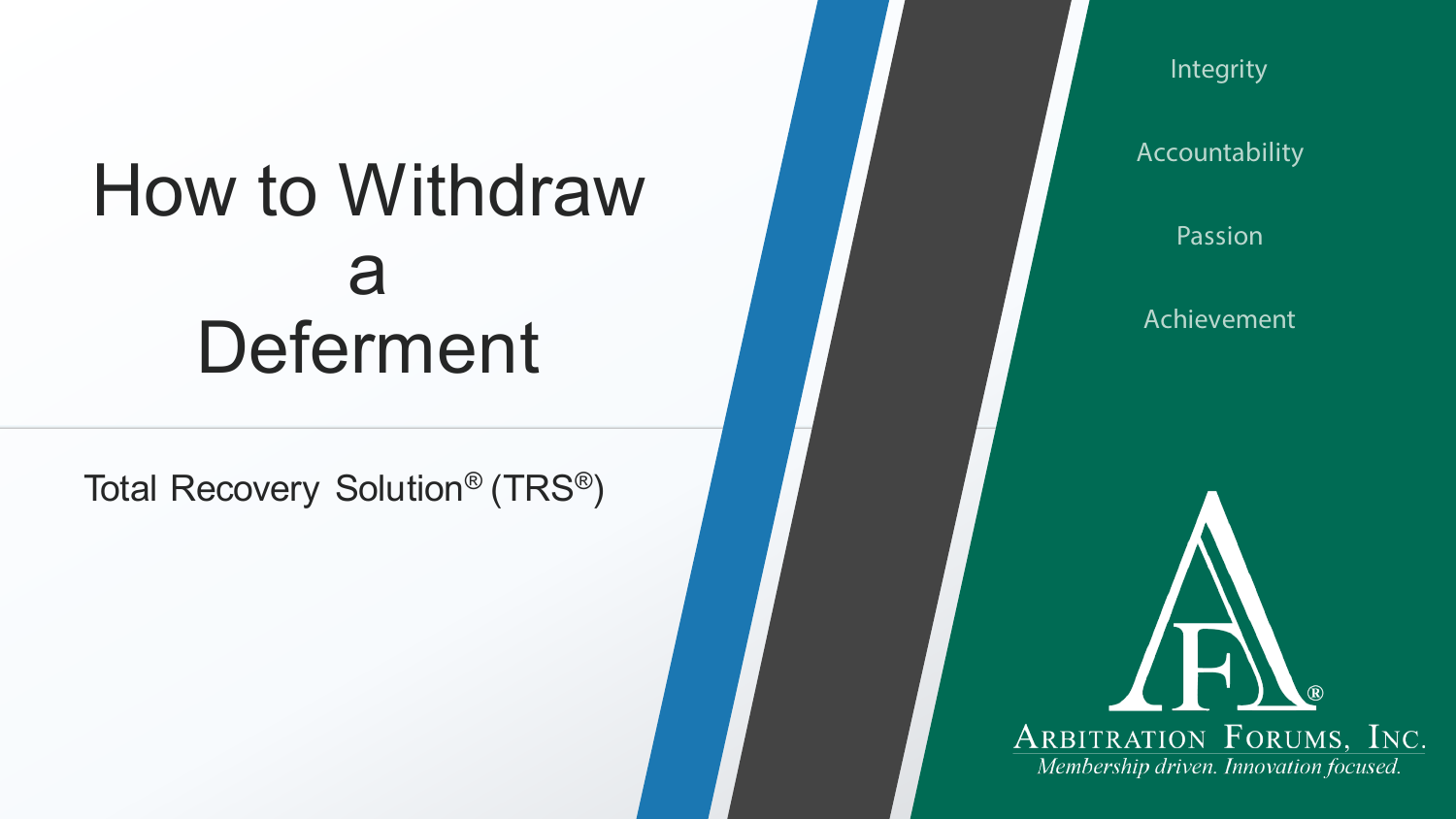### <span id="page-1-0"></span>Table of Contents

ARBITRATION FORUMS, INC.<br>Membership driven. Innovation focused.

[Deferment Withdrawal Basics](#page-2-0) [Terms and Definitions](#page-3-0) [Case Submission Types](#page-4-0) [Case Status Options](#page-5-0) [Deferment Withdrawal Paths](#page-6-0) [Initial Case Submission](#page-7-0) [Three Ways to Withdrawal a Deferment](#page-8-0) [Initial Case Submission Withdrawal Path](#page-9-0) [Final Case Submission](#page-10-0) [Final Case Submission Withdrawal Path](#page-11-0) [Member Support](#page-12-0) [Additional Resources](#page-13-0)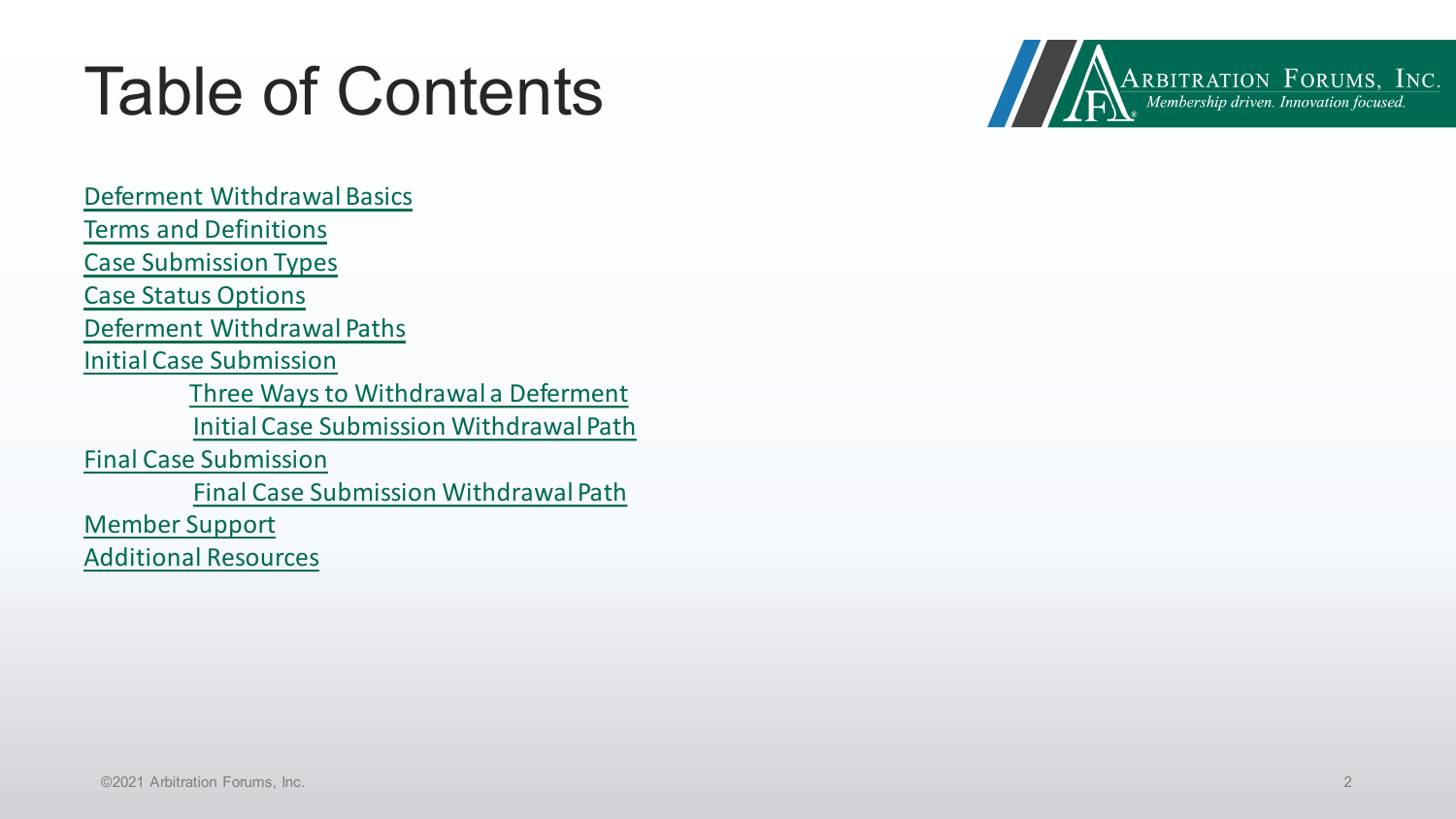<span id="page-2-0"></span>

## Deferment Withdrawal Basics ARARBITRATION FORUMS, INC.



Deferments can be withdrawn by only the requesting party, for any reason, and at any time prior to hearing.

They can occur on cases where the submission was Initial or Final.

[Find more information on initial or final cases](#page-3-0)

Once a deferment is withdrawn, parties need to review the case status to ensure no further action is required. A case status other than **Submitted** will require a resubmit of the case.

[Learn more about case status options](#page-8-0)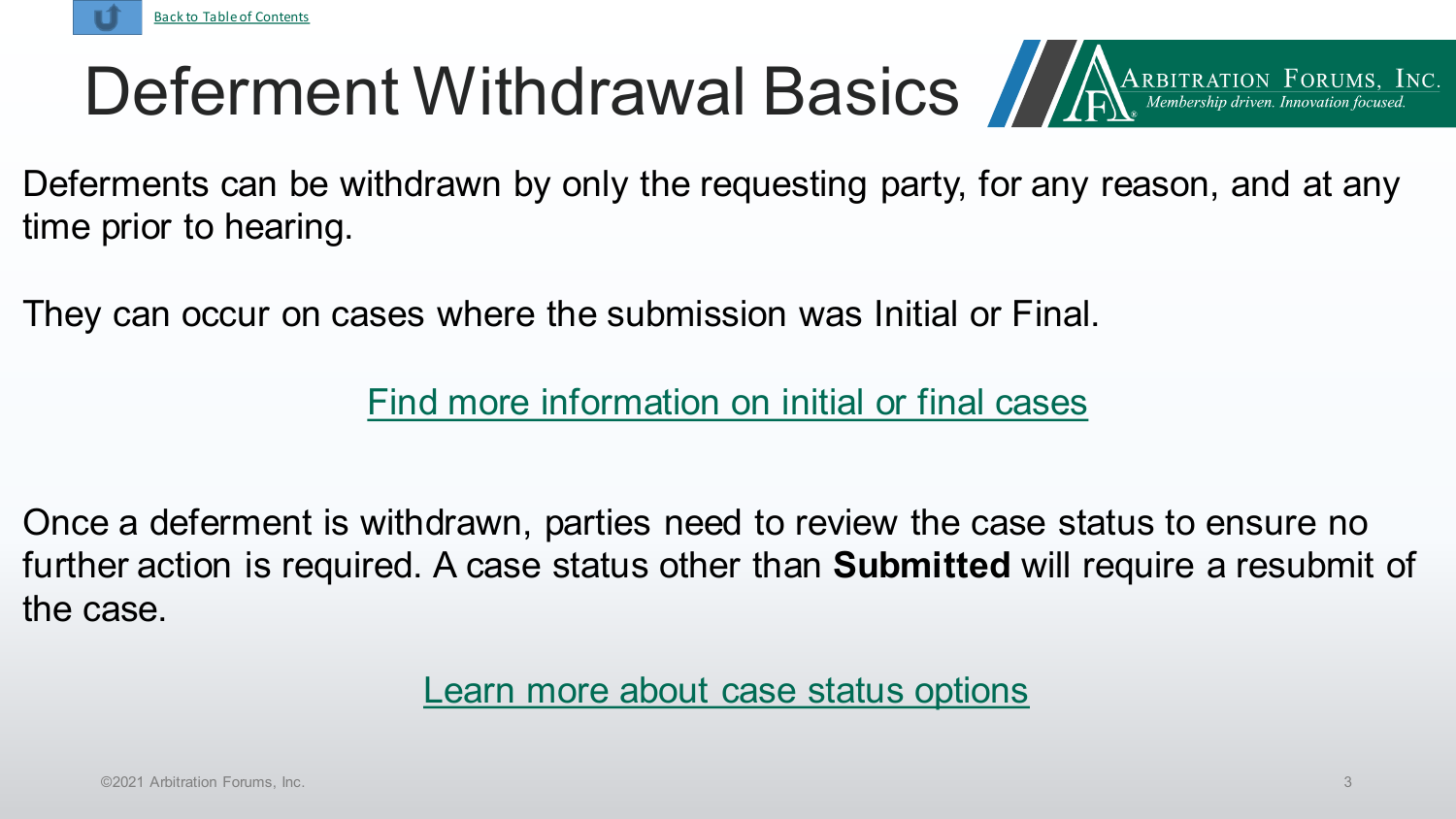<span id="page-3-0"></span>

#### Terms & Definitions



The terms and definitions on this page are intended to help parties distinguish between cases that have an **Initial Submission** from those with a **Final Submission**.

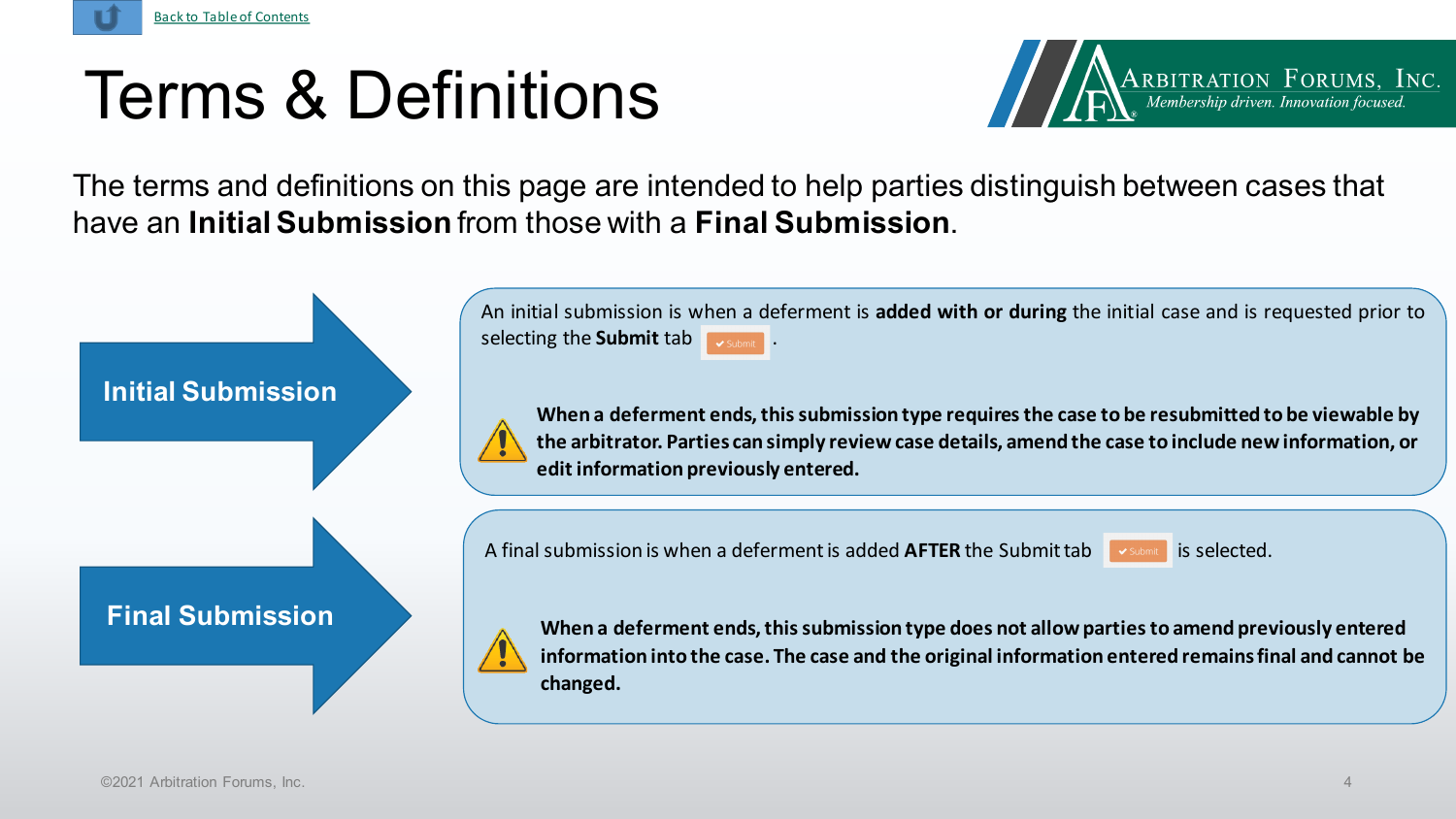<span id="page-4-0"></span>

### Case Submission Types



The ability to amend a TRS case **after** a deferment is **withdrawn** depends on how the original case was submitted. The two case submission types are:

#### **Initial Submission**

When a deferment is added **with or during** the initial

case submission.



When a deferment is added **AFTER** the case submission.

**Amendments No Amendments**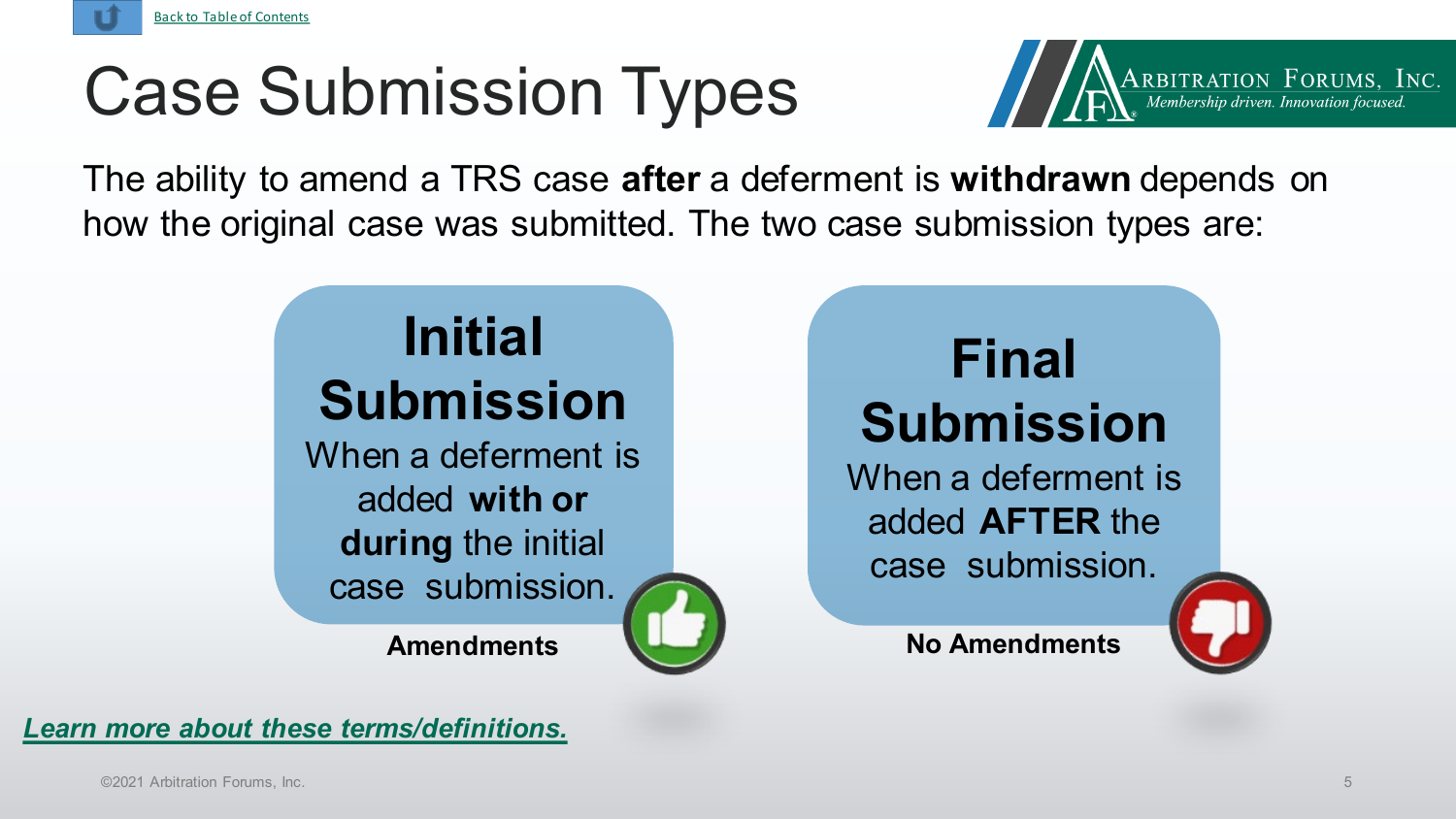<span id="page-5-0"></span>

### Case Status Options



When a deferment is withdrawn, the case status will change. If the status of the case changes to pending/in progress, it must be resubmitted for it to proceed to hearing. If not, no action is required.



#### **Case Status Case Status**

#### Collision | 2020 HONDA Submitted  $F$ Claim #: A Collision | 2019 HONDA Submitted  $R$ Claim #: 2B **Resubmission not required.**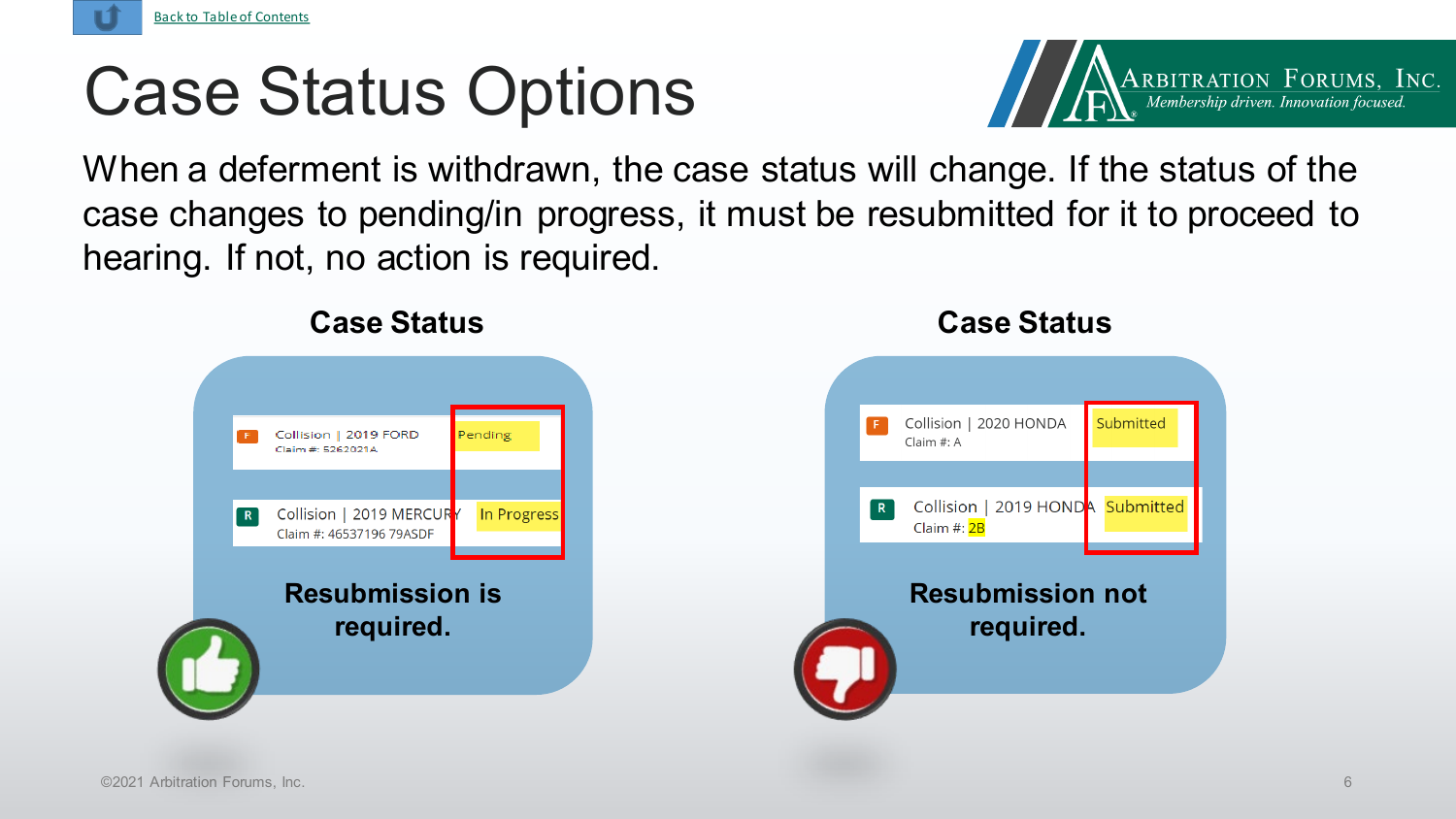<span id="page-6-0"></span>

### Deferment Withdrawal Paths *Inderstation Forcums*, Inc.



The boxes below represent two distinct deferment withdrawal paths. Path selection depends on the case submission type (Initial or Final submission).

To learn the withdraw workflow associated with a specific case submission path, select the associated links below.

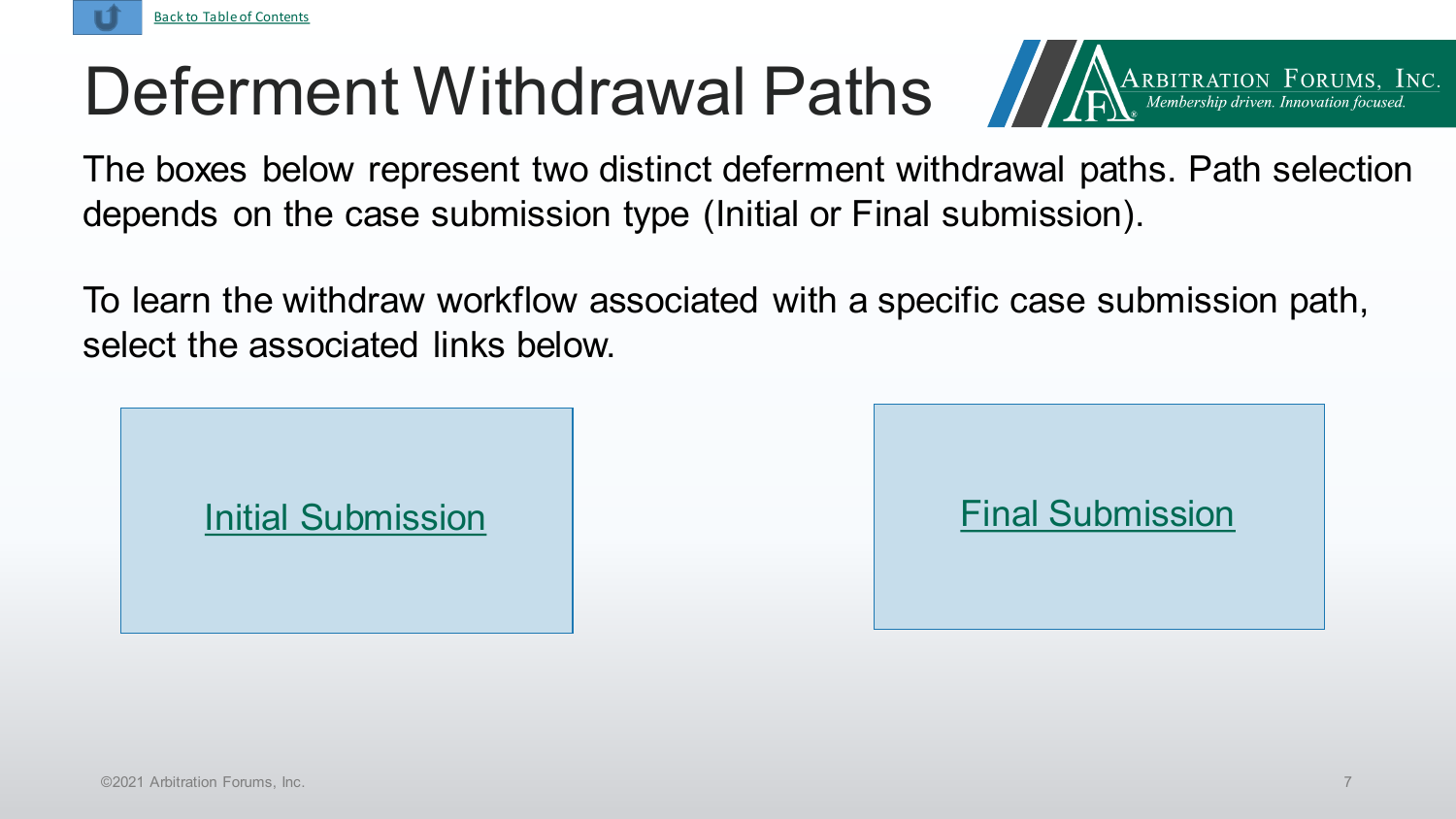

### <span id="page-7-0"></span>Initial Case Submission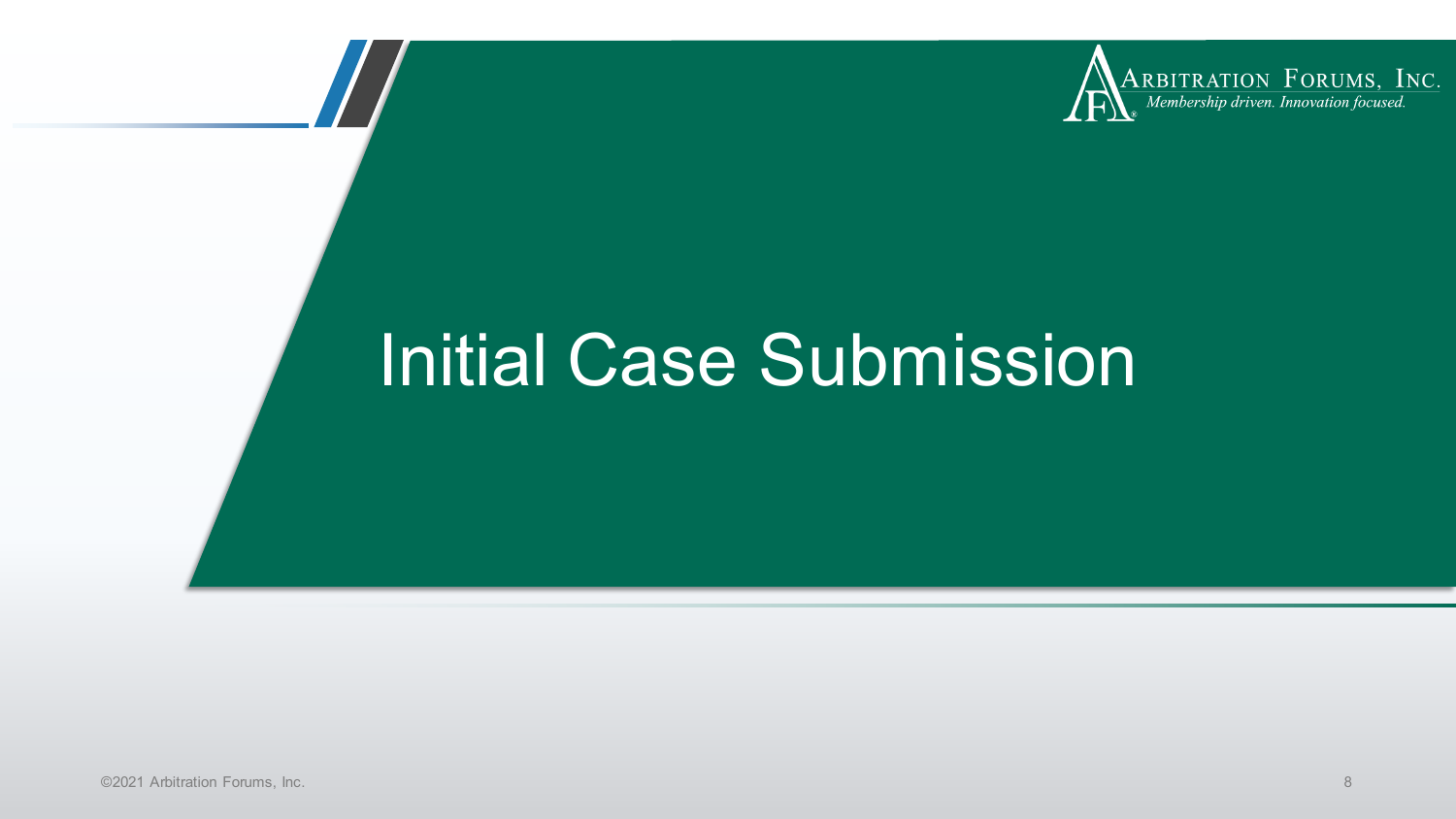<span id="page-8-0"></span>

#### Three Ways to Withdraw a Deferment

To begin, parties must be on the TRS Worklist page **FANCILIST PROPERTY**. From there, withdrawals can be completed one of three ways:



**Case Summary: Case Actions**

| Show All Fields | Case Actions ▼              |    | Case Deferred: The case has been |
|-----------------|-----------------------------|----|----------------------------------|
|                 | Add/Edit a Feature          | A. |                                  |
|                 | Assign Case                 |    |                                  |
|                 | Create Case Support Inquiry |    |                                  |
|                 | Occurrence Overview         |    |                                  |
|                 | Print Case                  |    |                                  |
|                 | Withdraw Deferment          |    |                                  |
| <b>Due Date</b> | <b>Status</b>               |    |                                  |
|                 | Deferred -                  |    |                                  |

#### **Case Summary: Withdraw Deferment Link**

|                                  | Show All Fields | Case Actions -            |
|----------------------------------|-----------------|---------------------------|
| Case Deferred: The case has been | ⋗               | <b>Withdraw Deferment</b> |
|                                  |                 |                           |
|                                  |                 |                           |
|                                  |                 |                           |
|                                  |                 |                           |
|                                  |                 |                           |

#### **Worklist: Ellipsis Drop Down Menu**

| Case ID $\triangle$ |                             | Company |                                     |  |  |
|---------------------|-----------------------------|---------|-------------------------------------|--|--|
|                     | 1900001FC3-C1               |         | 04513 ALPHA INSU                    |  |  |
|                     | Loss State: Florida         |         | Insured: BRAY THOMA                 |  |  |
| Loss                | Add/Edit a Feature          |         |                                     |  |  |
|                     | Add/Edit a Supplement       |         |                                     |  |  |
|                     | Assign Case                 |         |                                     |  |  |
| 1900                | Case Overview               |         | 513 ALPHA INSI<br>ired: JAMES FIELD |  |  |
| Loss                | Create Case Support Inquiry |         |                                     |  |  |
| Loss                | Occurrence Overview         |         |                                     |  |  |
|                     | Print Case                  |         |                                     |  |  |
|                     | <b>Withdraw Deferment</b>   |         |                                     |  |  |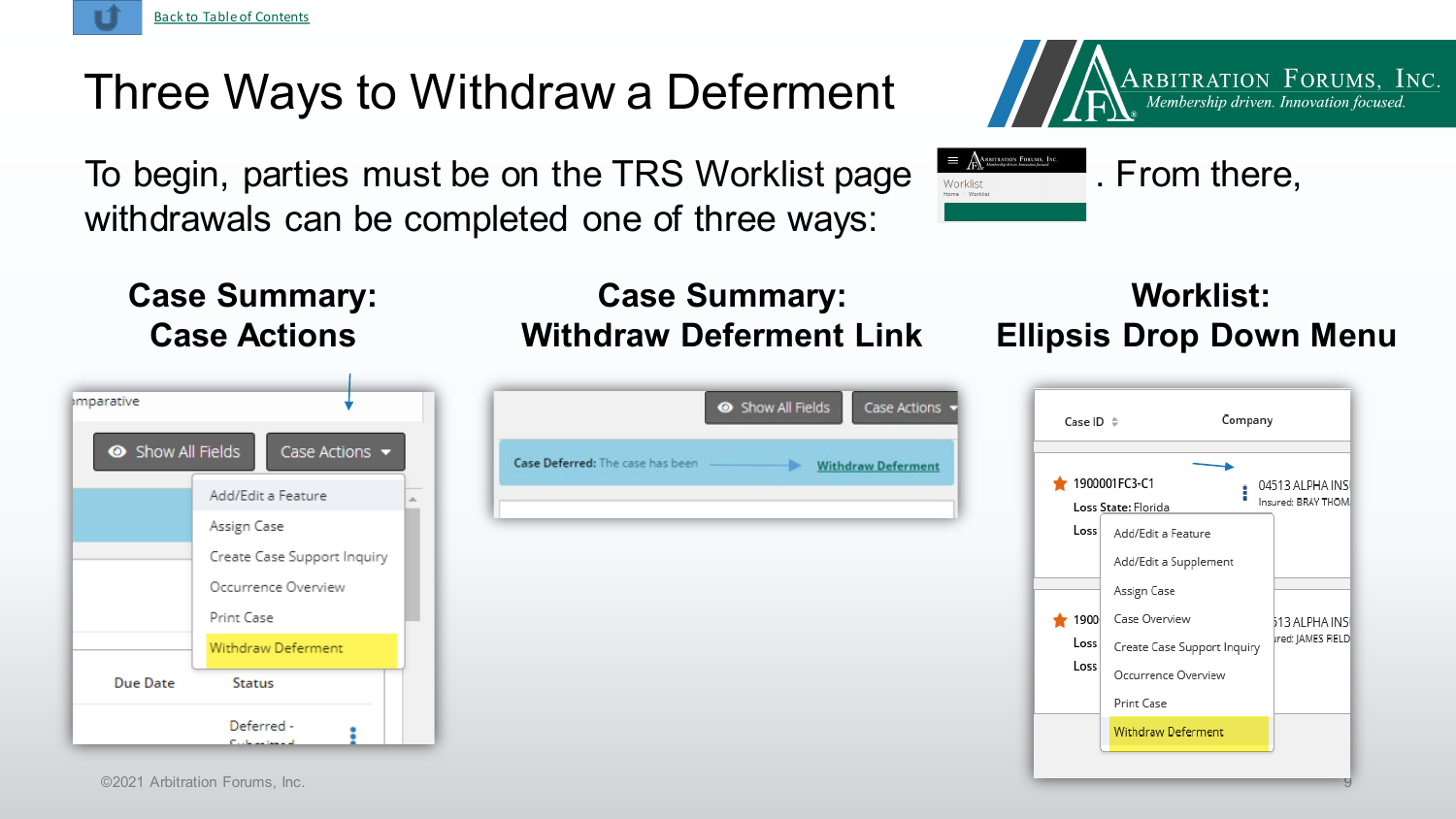[Back to Table of Contents](#page-1-0)

Select **Enter Filing** or **Enter Response** from the ellipsis drop-down menu to amend and submit the case.

# **Enter Filing**



As mentioned previously, the case status may change. A case status displayed as **Pending** or **In Progress**  requires further action. Parties **MUST** submit a final case.

**Amendments are allowed at this** 

**stage before case submission.**



After selecting a deferment withdrawal option, a dialog will appear. Select **OK** to withdraw the deferment.

### <span id="page-9-0"></span>Initial Case Submission Withdrawal Path



 $\sum_{k} \sum_{\text{Membership driven.}\text{ Innovation focused.}}$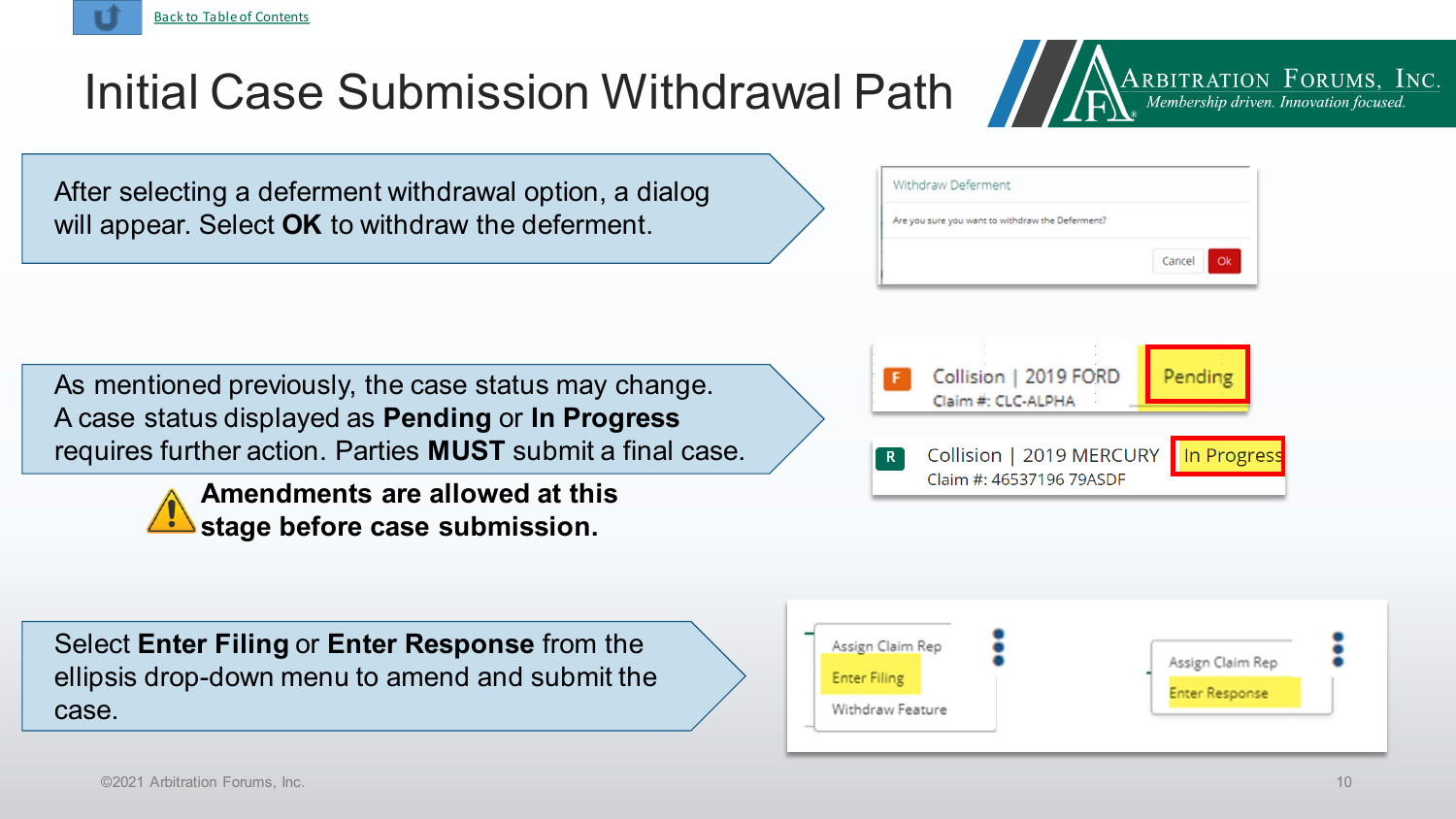

### <span id="page-10-0"></span>Final Case Submission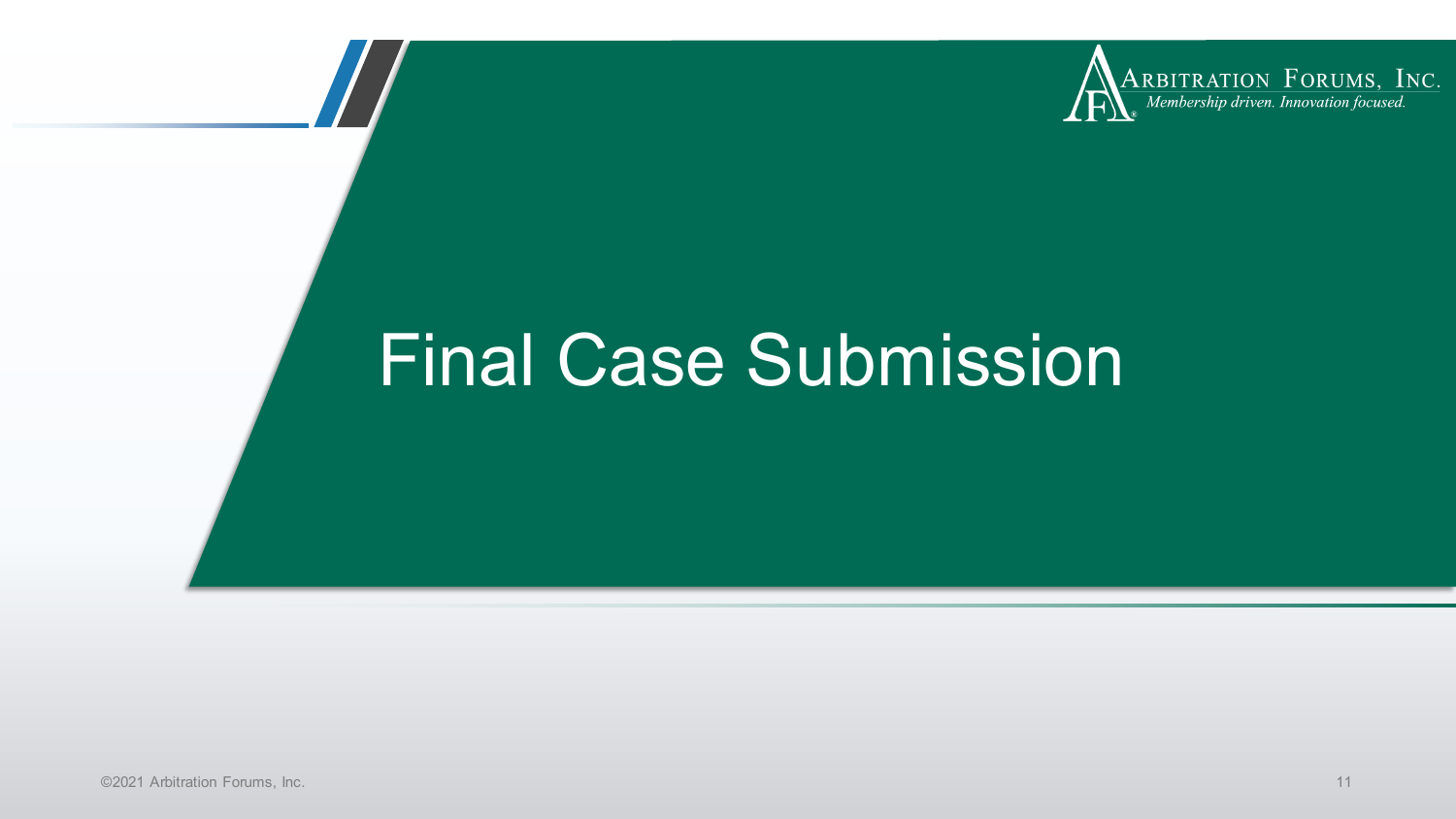#### Final Case Submission Withdrawal Path

After selecting a deferment withdrawal option, a dialog will appear. Select **OK** to withdraw the deferment.

As mentioned previously, the case status may change. A case status displayed as Submitted requires **no further action.**







**The case is now final. Case information cannot be added or edited.**





<span id="page-11-0"></span>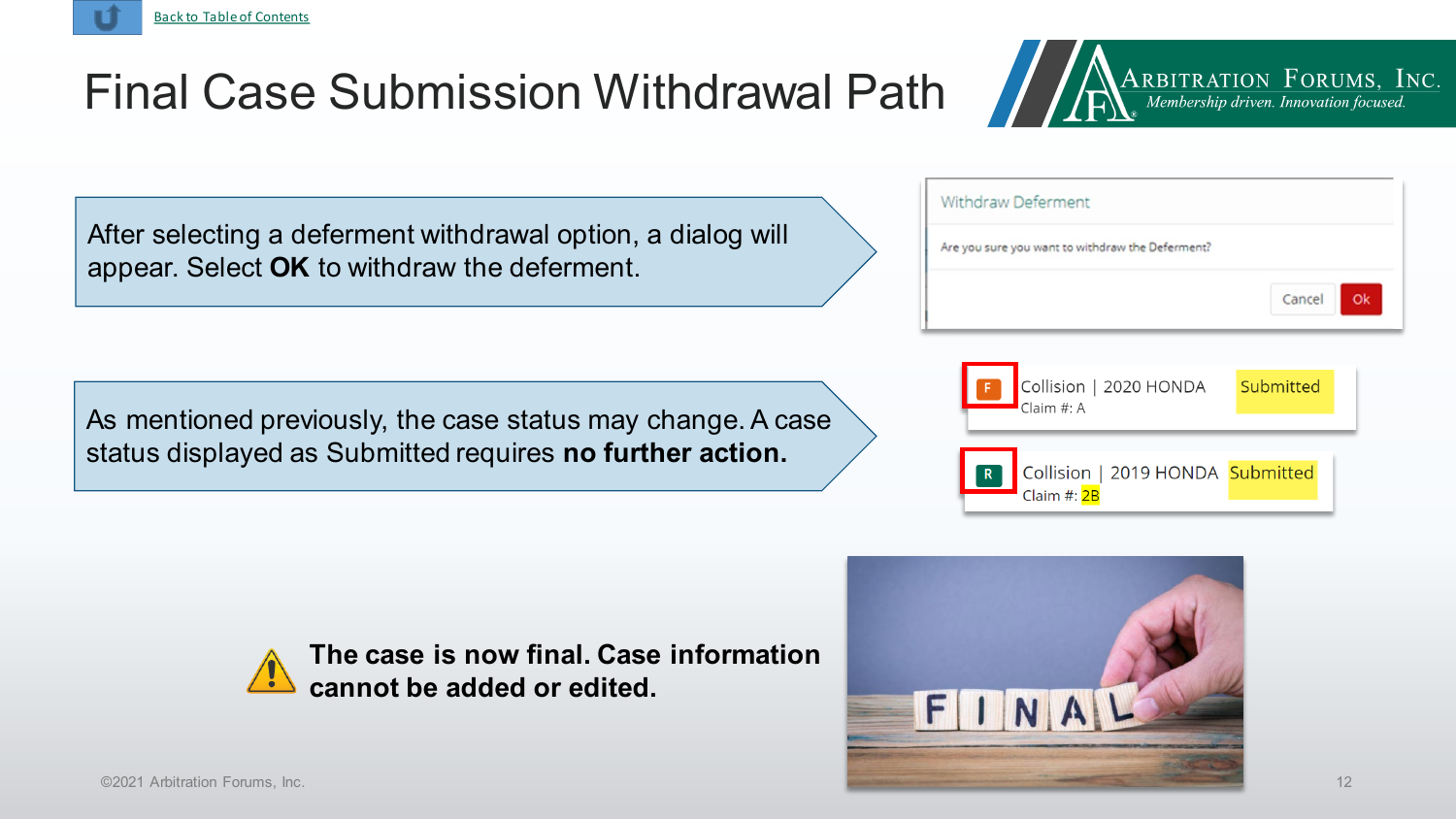<span id="page-12-0"></span>

#### Member Support

For questions on **how to withdraw a deferment** or other TRS workflows, please contact Member Services at **866 -977 -3434.**